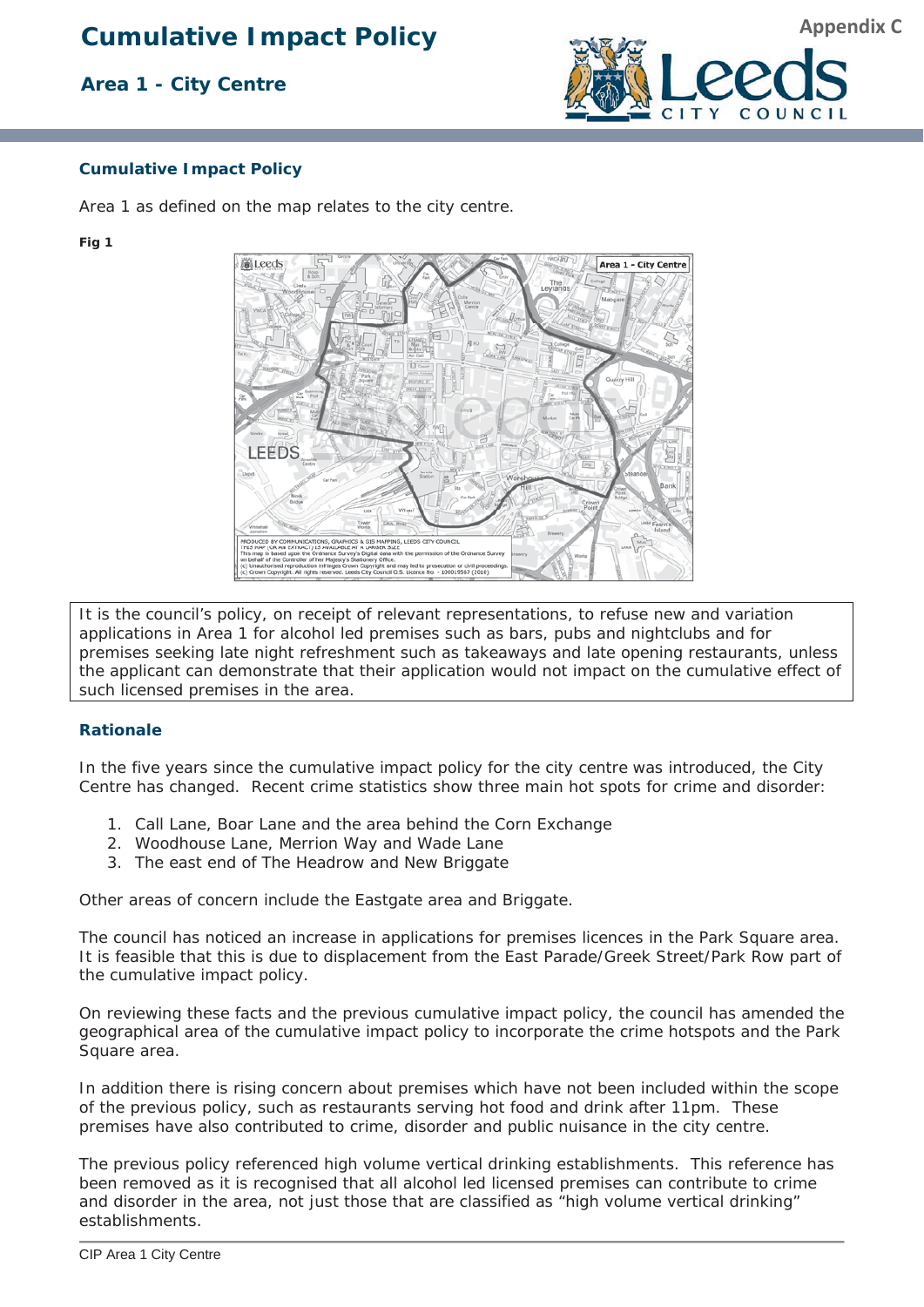### **Evidence**

**Fig 2** 



**Nuisance reports in Area 1 (2005 – 2010)** 

Fig 2 shows the number and location of nuisance reports received by Leeds City Council, relevant to licensed premises in Area 1 since 2005.

Police analysis has shown the following key findings relating to serious crime in Area 1:

- 94% of serious violent offences have been committed in the night-time economy (NTE) period.
- 63% of offences committed in the NTE are affected by alcohol
- 20% of offences committed in the NTE are committed within licensed premises
- Between 2008 and 2009 incidents have increased by 26 equating to a 32% rise.

**Fig 3** 



**Serious Violent Crime hot-spots** 

Fig 3 shows density of serious violent crime offences in Area 1. The coloured dots are licensed premises however, have not been identified individually by name.